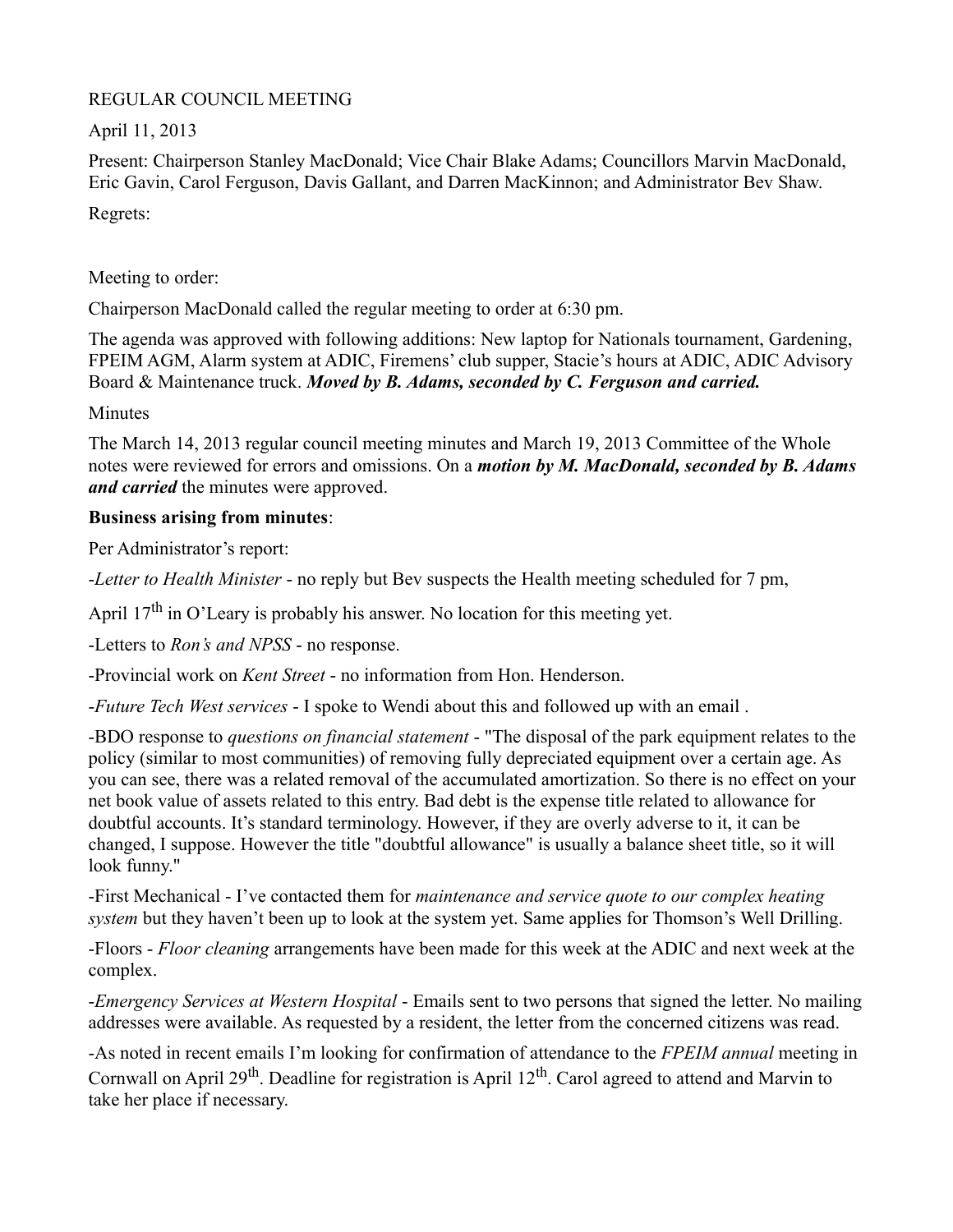-*ADIC heat pumps* - As noted in minutes of March 19<sup>th</sup> budget meeting, the 2012 heating costs at ADIC amounted to \$2200 therefore it was agreed that heat pumps will not be considered. To have air conditioning units installed as we own the units and will just pay installation.

-Letter of *support to Museum* for their ICF/ACOA project has been sent.

-Letter sent to *Seniors group re furniture* in complex sent.

Financial Business:

Financial report for March, 2013 was approved on a motion by *B. Adams, seconded by C. Ferguson and carried.* March revenue: general \$64,113.65; sewer \$27,312.15. March expenses: general \$50,251.52; sewer \$2,960.15 Bank balances at the end of March - general (\$537.69); sewer \$61,165.12. Copies of budget report to March 31/13 circulated to Council.

NEW BUSINESS

Chairperson's report

In Stanley's written report he attended the Community School closing banquet, the strategic planning session for North Cape Coastal Drive Partnership, cheque presentation for the Potato Museum, the Planning Board meeting, cheque presentation for the Ballfield Upgrades project, and met with Brenda Profit on the CN Station project proposal.

Administrator's report

Written report circulated to Council. Meeting discussed ADIC matters - *Moved by B. Adams, seconded by D. MacKinnon and carried* that ADIC user policy to be amended with requirement of \$25 damage deposit and to be reimbursed if facility found in good condition and Youth Coordinator Stacie Gallant's weekly hours to be 24.

Building/Business permits - nil.

Reports from departments:

*Police -* Cst. Dave Brown attended the meeting and reviewed the RCMP report for March, 2013 saying 158 hours were spent policing the Community of O'Leary and members responded to 9 calls for service. Provincial statutes breakdown: 2 speeding violations, 6 non-moving traffic violations and 4 written warnings. Five criminal background checks were performed.

**Development & Tourism** - Blake reviewed his report which was circulated to Council. He is still working with Wendi at Future Tech West on design and cost estimates for the Entrance to O'Leary project. Department of Transportation is scheduled to visit re cost of ditch infill at Paul Smallman's and environmental issues. The Planning Board met with Phil Wood the past Thursday (April 4/13) evening. Topics discussed included new subdivision for families, zoning changes to Main Street, expansion of mobile home community, increased retail space and senior housing. Application has been sent to the 2013 Committee for a commemorative coin.

*Sewer/Streets & Sidewalks/Properties -* Davis reported that repair is required to ADIC - a board in the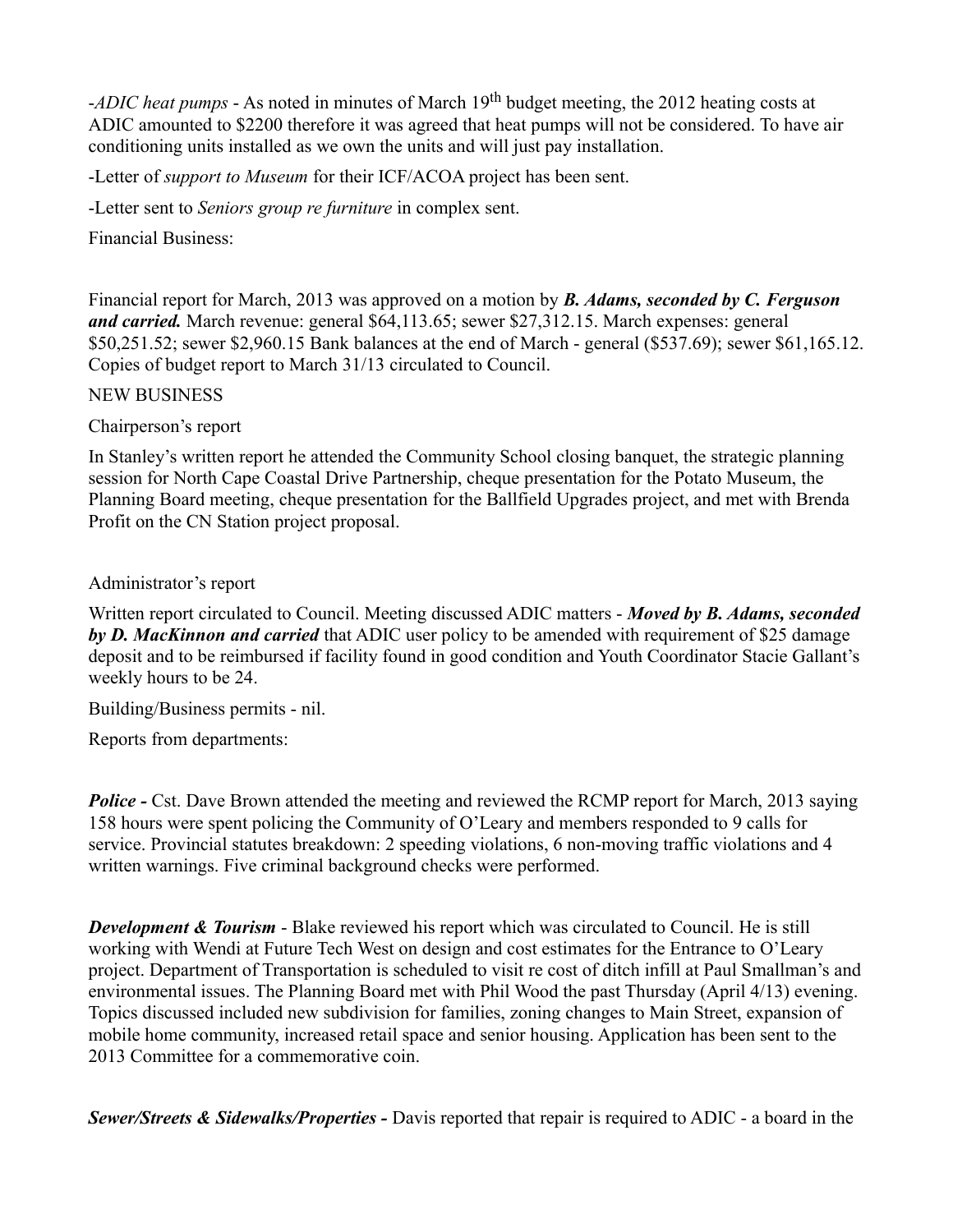eave and around windows (Dale to fix). Water problem on Willow Avenue reported to DOT. Substantial amount of garbage gathering at CN/Co-op Gas Bar parking lot - to have garbage can emptied more often and have waste sign placed on container.

*Fire Department* - Chief Blair Perry submitted a written report saying that in March it was fairly quiet with only 7 emergency calls - 5 medical calls, 1 vehicle accident and 1 residential alarm. Confined space rescue equipment purchases were made with the Island Community Fund and fundraising dollars.

Request received from the O'Leary Fireman's Club fundraising committee - they would like to serve a Mother's Day supper with wine. Bev reported checking with insurance company and they required some further information and confirmation that responsible servers be present, food preparation area be inspected, capacity limits be in compliance and a liquor license obtained if required by PEILCC. *Moved by M. MacDonald, seconded by C. Ferguson and carried that Council approve this fund* raising effort if the Club meets the criteria of the insurance company. Eric and Davis abstained from discussion and vote on this motion.

*Recreation* - Tylan's written report circulated to Council saying ADIC flyer has been mailed, babysitting course arranged and Adam Binkley of Summerside Boys & Girls Club to visit. Spring Training event program planned for May 11<sup>th</sup>; 2013 Eastern Canadian Men's softball tournament planned for O'Leary in September; ball hockey program running very successfully and minor sports program planning underway with first meeting on April 15<sup>th</sup>.

Nationals update from Eric and Tylan - Tylan presented figures on teams to date, donations and sponsorships. A computer is required for the Nationals plus what Allan Clarke, Tylan's assistant, is using is an antique. It was *moved by M. MacDonald, seconded by C. Ferguson and carried* that a new laptop be purchased by SOS Computer Solutons. (Blake excused himself from the meeting while this motion was discussed and voted.)

Resolution re Council meetings

Whereas it is required by the Municipalities Act RSPEI 1988 to fix the date, time and location of Council meetings and to do so by resolution;

Be it resolved that the Community of O'Leary regular council meetings be held the second Thursday of each month at 6:30 pm at the O'Leary Community Complex boardroom.

Moved by C. Ferguson, Seconded by D. MacKinnon. Motion carried.

Resolution re 2012 Auditor

Whereas it is required by the Municipalities Act RSPEI 1988 to appoint the annual auditor by resolution;

Be it resolved that the Community of O'Leary appoint BDO Canada LLP as the municipal auditors for 2012 fiscal year.

Moved by B. Adams, Seconded by D. Gallant. Motion carried.

Second reading of Fire Department bylaw

It was *moved by Marvin MacDonald, seconded by Blake Adams and carried* that the Community of O'Leary Fire Department Bylaw # 12 be brought forward for second reading consideration. It was *moved by Marvin MacDonald, seconded by Blake Adams and carried that the Community of O'Leary*